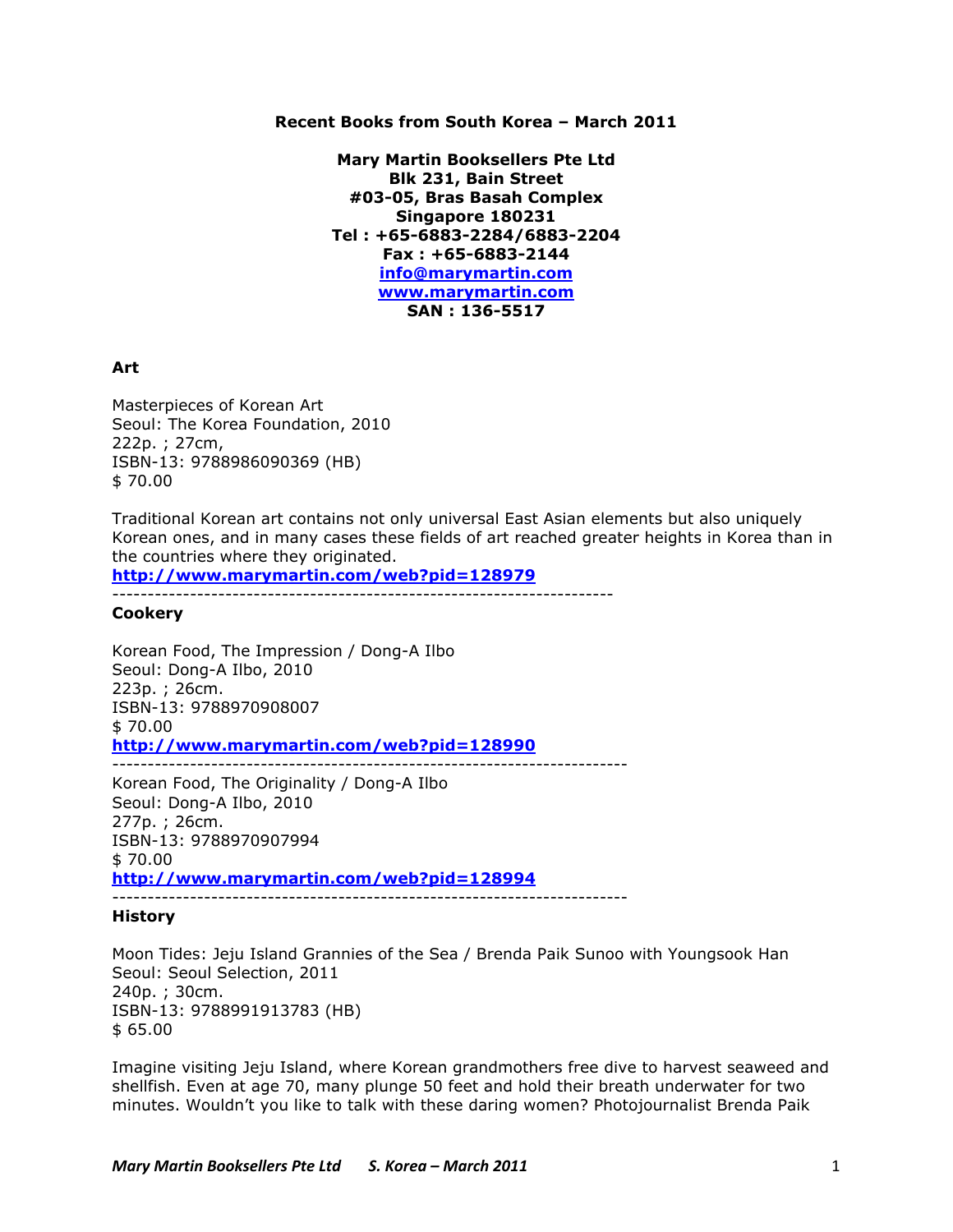Sunoo, who lived for a while in her grandmother's homeland to research this book, invited the locals to share their honest, intimate stories. Moon Tides amplifies their voices with Brenda's engaging, award-winning photographs, plus woodcuts and poetry. You'll discover details about the women's work, relationships, traditions, community, and spiritual lives. Moon Tides is a beautiful, compelling book.

**http://www.marymartin.com/web?pid=128999**

-------------------------------------------------------------------------

A Korean History for International Readers / The Association of Korean History Teachers Seoul: Humanist Publishing Group Inc., 2010 327p. ; 26cm. ISBN-13: 9788958623632 \$ 40.00

This book is a historical text that covers Korean history from its foundation to the modern era. It especially deals with pre-modern societies of Korea in detail. Despite its long history, life in its society and its culture are rarely spoken of outsides the peninsula. Rather than arranging the historical events chronologically, this book focuses more on the details of the historical events by questioning how the diverse experiences that Korean had affected their life and culture and what influences that culture had on constructing Korean history. **http://www.marymartin.com/web?pid=129007**

------------------------------------------------------------------------

#### **Linguistics**

New Korean for Foreigners Workbook Elementary 1 / GANADA Korean Language Institute Seoul: Language PLUS, 2010 136p. ; 28cm. ISBN-13: 9788955189179 \$ 22.00 **http://www.marymartin.com/web?pid=129019** -----------------------------------------------------------------------

New Korean for Foreigners Workbook Elementary 2 / GANADA Korean Language Institute Seoul: Language PLUS, 2010 126p. ; 28cm. ISBN-13: 9788955189186 \$ 22.00 **http://www.marymartin.com/web?pid=129022** -----------------------------------------------------------------------

New Korean for Foreigners Workbook Elementary 2 (Included 1 MP3 CD) / GANADA Korean Language Institute Seoul: Language PLUS, 2010 276p. ; 28cm. ISBN-13: 9788955189117 \$ 50.00 **http://www.marymartin.com/web?pid=129023**

-----------------------------------------------------------------------